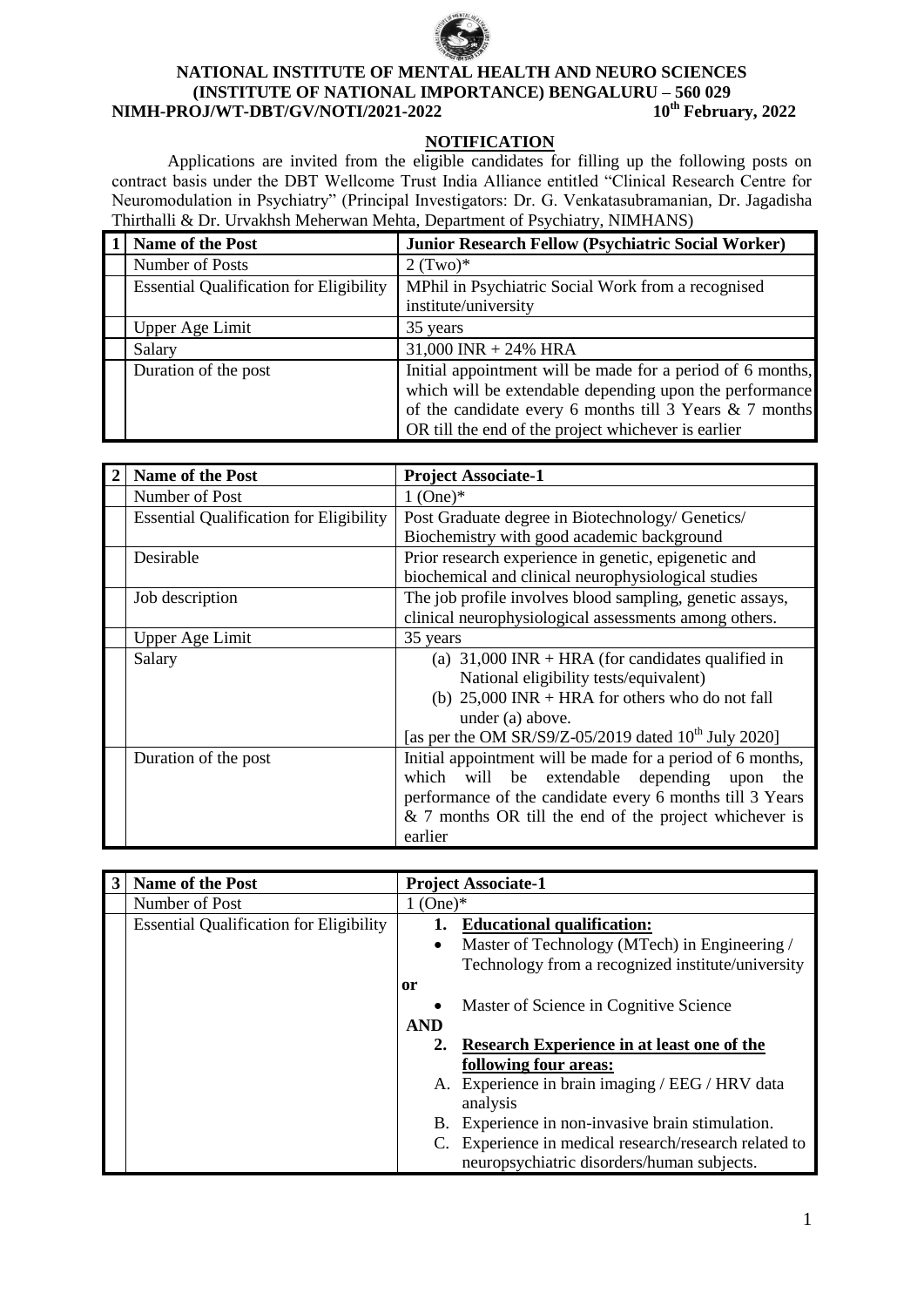

# **NATIONAL INSTITUTE OF MENTAL HEALTH AND NEURO SCIENCES (INSTITUTE OF NATIONAL IMPORTANCE) BENGALURU – 560 029**

| <b>Job Description</b> | The job profile involves clinical and neurophysiological<br>assessments, neuroimaging/neurophysiological data |  |  |
|------------------------|---------------------------------------------------------------------------------------------------------------|--|--|
|                        | management and analysis among others.                                                                         |  |  |
| Upper Age Limit        | 35 years                                                                                                      |  |  |
| Salary                 | (a) $31,000$ INR + HRA (for candidates qualified in                                                           |  |  |
|                        | National eligibility tests/equivalent)                                                                        |  |  |
|                        | (b) $25,000$ INR + HRA for others who do not fall                                                             |  |  |
|                        | under (a) above.                                                                                              |  |  |
|                        | [as per the OM SR/S9/Z-05/2019 dated $10^{th}$ July 2020]                                                     |  |  |
| Duration of the post   | Initial appointment will be made for a period of 6 months,                                                    |  |  |
|                        | which will be extendable depending upon the performance                                                       |  |  |
|                        | of the candidate every 6 months till 3 Years & 7 months                                                       |  |  |
|                        | OR till the end of the project whichever is earlier                                                           |  |  |

\* Number of positions may vary.

Eligible candidates fulfilling the criteria must apply by mandatorily sending following documents as a single pdf in the same order:

- 1. Application letter (It should mention the **Notification No., Name of the applied Post & Date)**
- 2. Checklist (Strictly in the attached format)
- 3. Resume (Strictly in the attached format: mandatory to include **e-mail ID, Contact Number, Postal Address & Two Referees**)
- 4. Copy of certificate of the Age Proof
- 5. Copies of certificates of Essential Academic Qualification(s)
- 6. Copies of certificates of Experience(s)

 (Experience wherever applicable for "Essential qualification for eligibility" should be supported by a **Letter of Recommendation from the supervisor** of the department/section in which the candidate has work experience or **relevant publications** in peer-reviewed journals)

7. Document(s) to support other desirable qualifications

All the above documents should be mandatorily sent as a single pdf document by email to neuromodulation.crc@gmail.com. The applicant should complete this online form as well https://forms.gle/dxkKZmKp2SZ1uaQV6

# **Applications not following the above format and not having the above-mentioned documents will not be considered**.

The last date for receipt of applications along with the relevant documents is 27 February 2022.

- No applications shall be entertained if it is incomplete/ received after the last date prescribed.
- The institute will not take responsibility for postal delay or e-mail failure (if any)
- In case if it is felt necessary, the Institute may not fill up any or all of the above posts and if so, no separate intimation will be given to the candidates.
- The Candidates will be short-listed for interview on the basis of the evaluation of the submitted documents
- No separate intimation will be given to the ineligible candidates.
- The Candidates will be selected on the basis of Personal interview.

 Sd/- **REGISTRAR**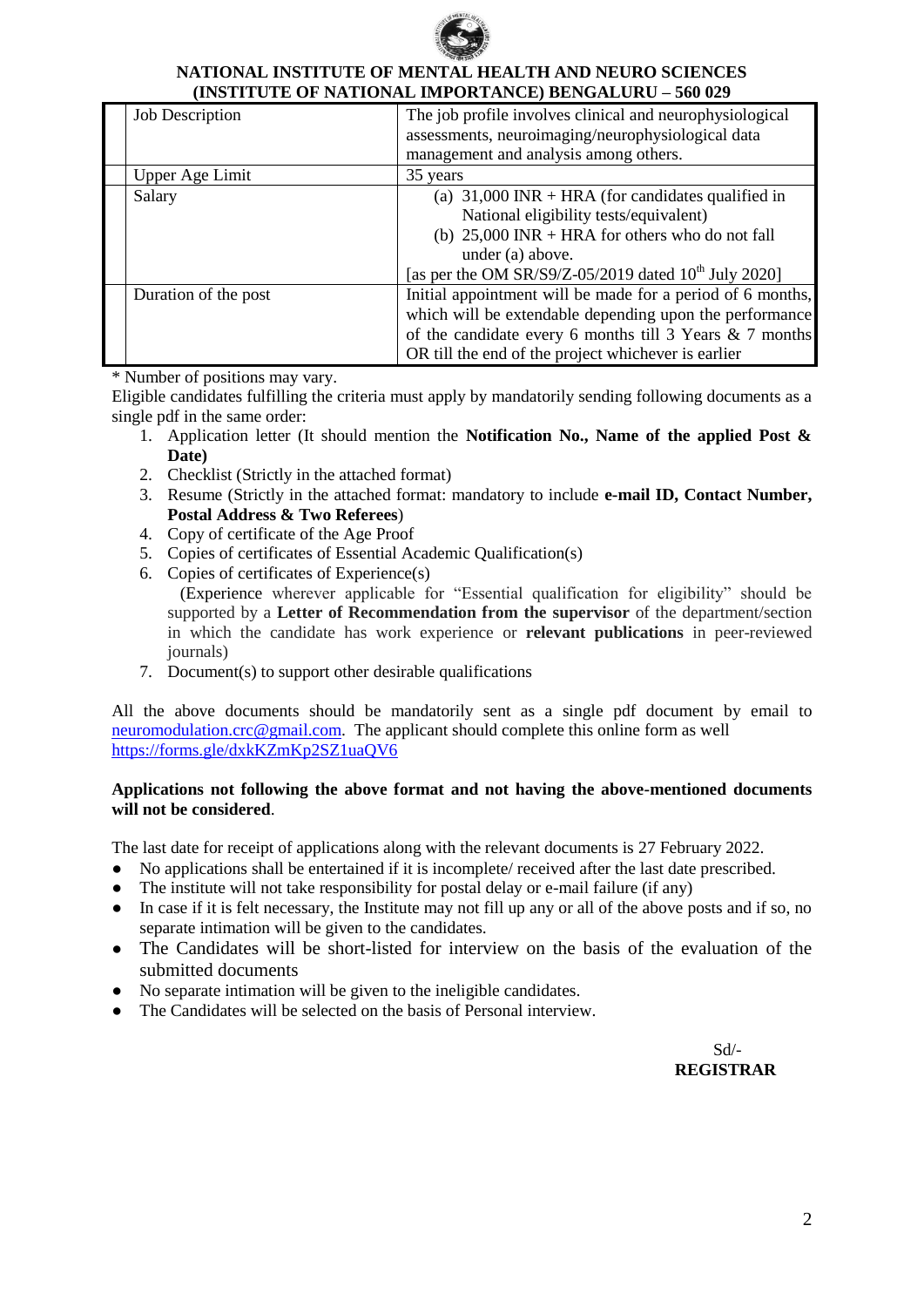

#### **NATIONAL INSTITUTE OF MENTAL HEALTH AND NEURO SCIENCES (INSTITUTE OF NATIONAL IMPORTANCE) BENGALURU – 560 029 Checklist**

Name of the Candidate: Notification Number: Name of the Post applied:

| Sl.              | <b>Item</b>                    |               | Yes/No                                           | <b>Attachment</b> |
|------------------|--------------------------------|---------------|--------------------------------------------------|-------------------|
| No<br>$\bullet$  |                                |               | ("Yes" only if relevant<br>document is attached) | <b>Serial No.</b> |
| 1.               | <b>Application Letter</b>      |               |                                                  |                   |
| 2.               | Checklist                      |               |                                                  |                   |
| 3.               | Resume                         |               |                                                  |                   |
| $\overline{4}$ . | Age Proof                      |               |                                                  |                   |
|                  | Essential<br>qualification(s)  | a.            |                                                  |                   |
| 5.               |                                | $b$ .         |                                                  |                   |
|                  |                                | $C_{\bullet}$ |                                                  |                   |
|                  |                                | d.            |                                                  |                   |
|                  |                                | e.            |                                                  |                   |
|                  |                                | f.            |                                                  |                   |
| 6.               | Desirable<br>qualification(s)  | a.            |                                                  |                   |
|                  |                                | b.            |                                                  |                   |
| $\overline{7}$ . | Any other relevant<br>document | a.            |                                                  |                   |

I hereby declare that the I have all the requisite qualifications as mentioned in the notification. I have attached the requisite documents in the prescribed order. I declare that all the information provided in the application are correct and attached documents are the unaltered true copies of the original documents.

> Signature of Candidate (with Full name and date)